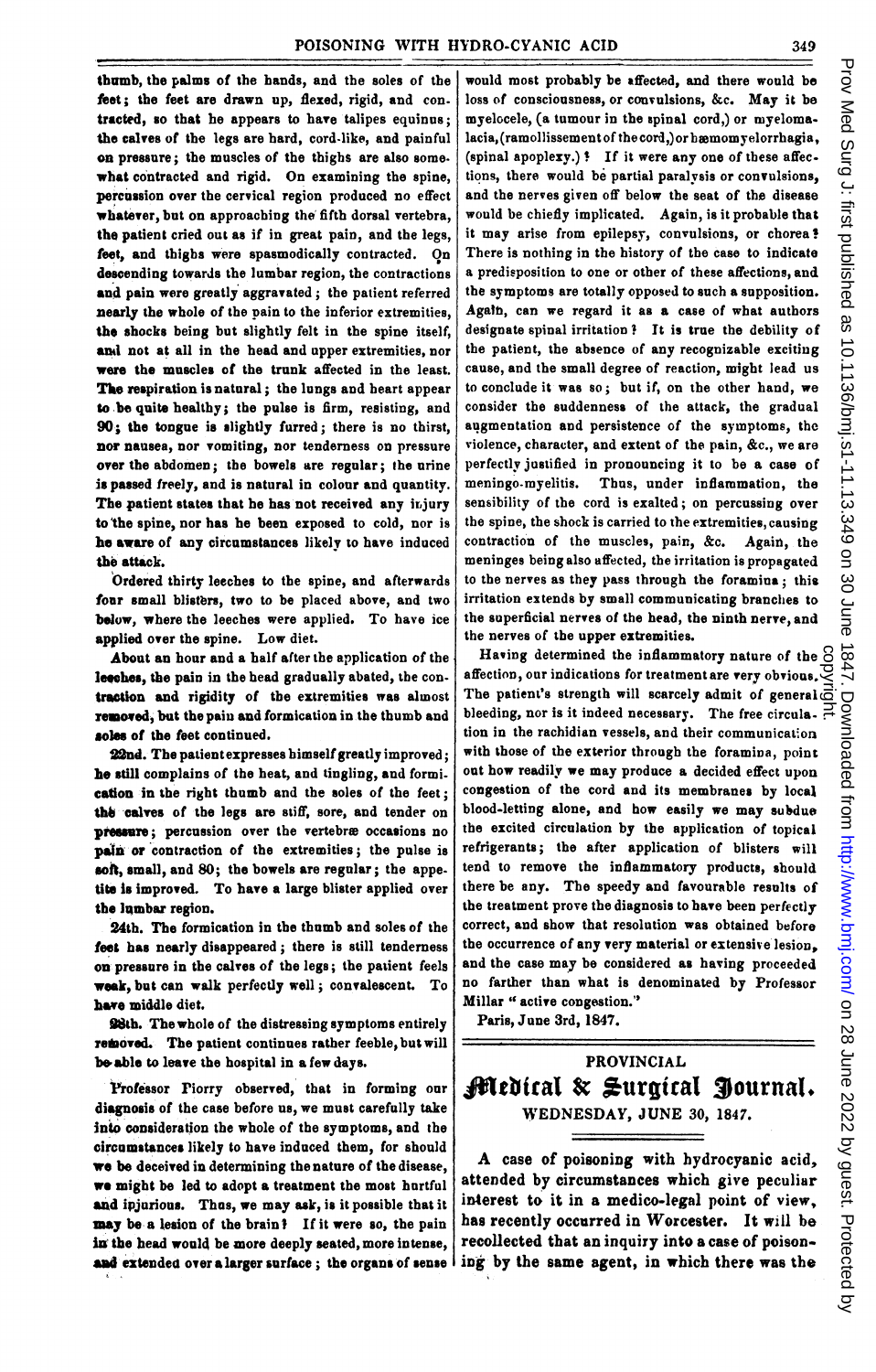manifestation both of consciousness and volition after swallowing the poison, took place some time ago at Bristol. In this case, which was reported at the time by Mr. Godfrey,  $(P_1 \circ P_2)$ vincial Medical and Surgical Journal, 1844, p. 398,) the individual, a man 44 years of age, after taking half an ounce of the acid, had Walked ten paces to the head of the stairs, descended the stairs, seventeen in number, and then proceeded rather quickly to a druggist's shop, forty-five paces distant, where he had procured the acid, entering the shop in his usual slow and easy manner, and asking for "more of that prussic acid," before hebecame evidentlyaffected by the poison which he had swallowed. In this instance, at least five minutes must have elapsed from the time of swallowing the poison before. death took place, but there was no evidence to' show the actual strength of the acid taken.

Another somewhat similar case is reported by Mr. Nunneley, of Leeds, (Provincial Journal, 1845, p. 461,) but in this also neither the strength of the acid, nor the quantity actually swallowed, could be accurately ascertained. Both cases were, however, further remarkable, in that there was neither convulsions nor shriek.

The case to which we are now referring will be found to differ from the foregoing, in that both the dose and the strength of the acid made use of are known. We subjoin the more important part of the evidence given on the inquest :-

Mr. John Stringer, druggist, of St. Swithin Street, deposed that the deceased, Mr. Benjamin Shepberd, surgeon, occasionally came to his shop to write a prescription, but he never made any purchases until yesterday. About one o'clock yesterday (Tuesday, June Sth,) he came to witness's shop with his sister, Mrs. Hill, and after the usual salutation, he said, " Just put me up two drachms of Scheele's prussic acid." Witness procured what was required, and handed it to the deceased in a bottle regularly labelled. Mr. Redgrave, of New Street, came in just at that time, and complained of a pain in his bowels. Witness, in joke, observed to him, "You bad better take a dose of this," meaning the prussic acid. Mr. Shepherd thereupon observed, "That will cure you directly; you can't have anything better." Some further con-'rersation took place, and shortly. afterwards Mr. Shepherd left the shop, and returned again in a few, minutes with Mrs. Hill. He then asked for an ounce of carbonate of soda, and placed a sovereign on the connter to pay for it. Witness declined at first to receive payment for so trifling an article, but as the deceased insisted on paying for it, witness gave him the change. The deceased then asked if any one was in' the back room. Witness replied "No," and the deceased then walked into the room, saying to witness, " <sup>I</sup> want <sup>a</sup> word with you." Witness followed him into the room within two minutes (being detained by a customer in the shop,) and found him sitting on the

sofa. On witness going into the room he saw no alteration in him, but observed on the table the bottle in which the prassic acid had been placed, empty. [The bottle was produced: it was quite empty.) I said, " Good God, Shepherd, you have not been taking that." Deceased replied smiling, "No, no; its all right; take no notice. Give me your band, old fellow." Witness went up to him, and the deceased added, "God bless you. Its all right; take no notice." Witness immediately took up his hat and went to fetch Mr. Griffiths, the nearest surgeon. Mr. Griffiths was from home, but came shortly afterwards, and witness proceeded to the top of Broad Street, where be met Mr. Pierpoint, who ran back with him, and found deceased on the floor, but not dead. Mr. Pierpoint and witness tried to administer ammonia, as an antidote to the prussic acid, and an attempt was made to produce vomiting. This did not succeed, and the stomach. pump was sent for, but on its arrival the deceased bad just died. The quantity of Scbeele's prussic acid in the bottle was about 120 drops, which contained about six drops of the real acid. This would kill a man instantaneously. Deceased had drunk some water in the shop just before he took the prussic acid. This would prevent the acid acting so rapidly.

Mrs. Stringer, wife of the preceding witness, deposed that she was below stairs when she heard some one go into the parlour over her head. She immediately went up stairs`(abouttwelve steps,) and looking through the glass door, saw the deceased on the sofa in the act of drinking something. She then went down stairs, and in about ten minutes, she heard footsteps of a person passing quickly. She then went up stairs again and found the deceased on the floor, Mr. Stringer having left the room to fetch a surgeon. Thinking be was in a fit, she placed a sofa-pillow under his head and unfastened his neck-cloth, and soon after Mr. Stringer returned with Mr. Pierpoint.

Mrs. Hill, sister of the deceased, deposed that her brother asked her on Tuesday if she was going into town, as he would go with her. Witness accordingly went with him to Mr. Smith's, in Sidbury, from whence they proceeded along Friar Street, and New Street, to Mr. Stringer's. Her brother had lately appeared much bewildered, as he did on Tuesdav morning, and sbe had frequently to ask him questions two or tbree times before he appeared to understand her. She did not know what could have led to this, until last Sunday, when he read to her and her father an anonymous letter which he had received, observing that that letter was enough to disturb him. Her brother complained on Sunday of his head being hot, and had appeared incoherent in his manner for several days. He said that the people were all making signs at him; this im. pression appeared to be very strong on his mind. Oa Sundav and Monday he was continually making signs by moving his arms, placing them across his breast, &c.; witness endeavoured to dissuade him from such actions, but he persisted 'in them. The witness's evidence went further to corroborate wbat has already been stated in Mr. Stringer's evidence. She added that on her brother leaving Mr. Stringer's for the first time, he wished her to go on home while he returned to Mr. Stringer's for something else which he wanted; bat witness having some misgivings, returned with him, and then he bought the carbonate of soda, and went